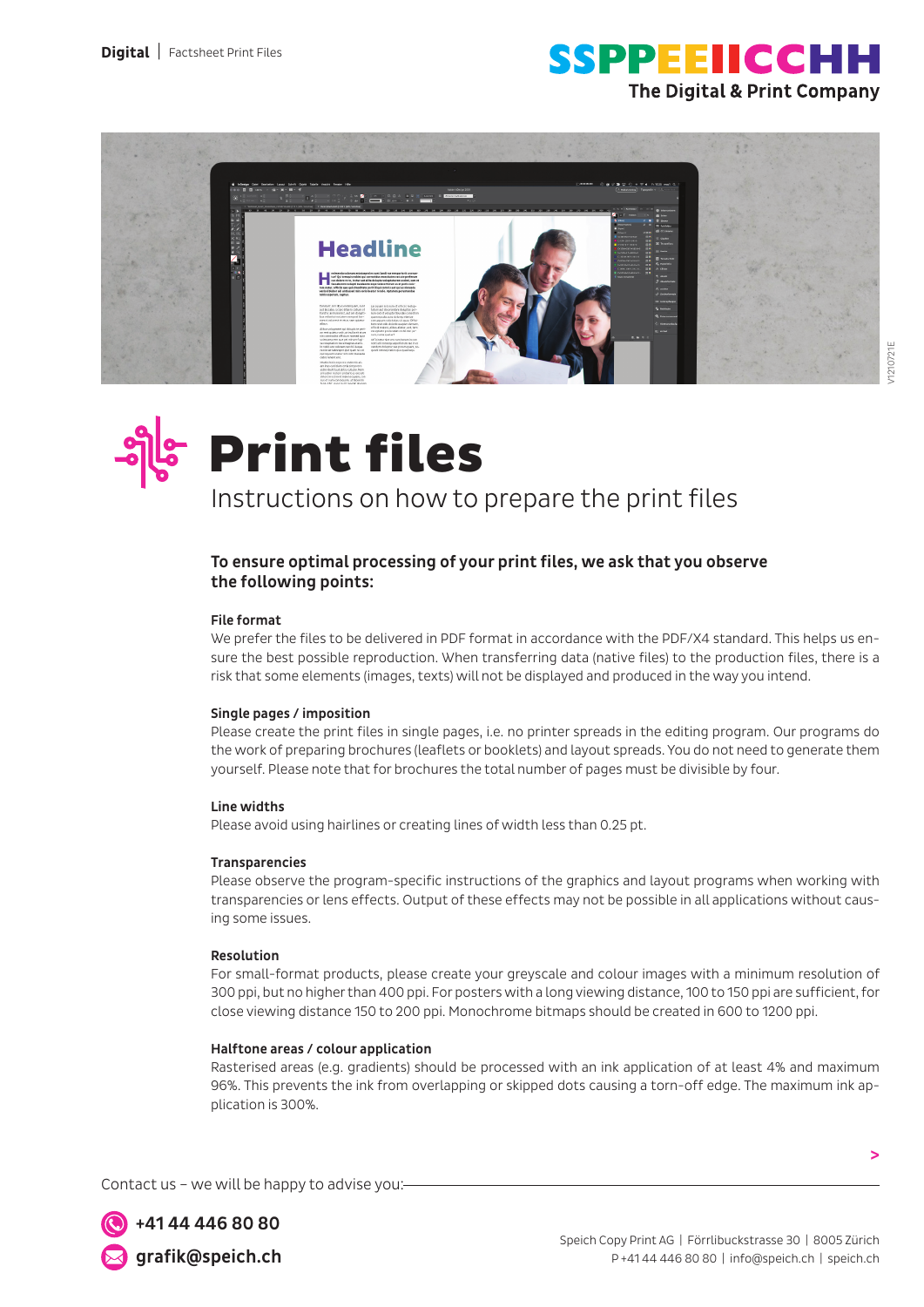### **Crop marks and bleed**



### What is meant by bleed?

Bleed refers to the extended format area necessary for processing, the area that extends beyond the actual final format of the printed product and is trimmed off. We require a bleed margin of 3 mm for our standard printed matter.

### Why do you need a bleed margin?

The bleed is necessary to compensate for unavoidable minimum tolerances during cutting. Therefore all images / coloured areas / elements that extend to the edge of the printed matter require sufficient bleed. Without a bleed margin, unsightly white edges could appear after trimming to the final format. A bleed area is not necessary for layouts that do not extend right up to the edge.

### Why are the crop marks needed?

The bleed area is trimmed off using the crop marks. Since the marks have a gap and do not quite touch, no remnants of them will be visible after cutting.

Contact us – we will be happy to advise you:



**>**